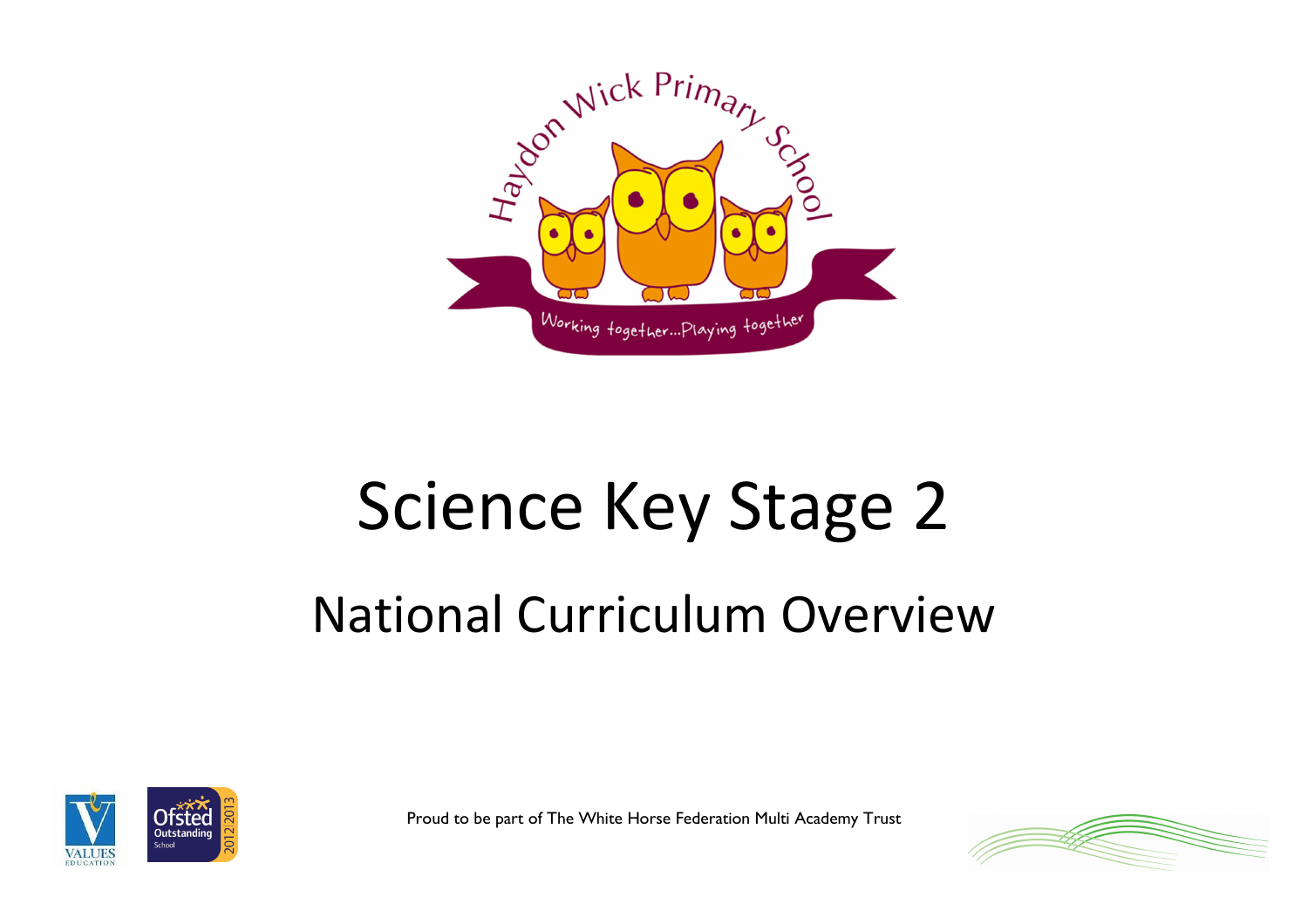| <b>Science Years 3 and 4</b>                                                                                                                                                                                                                                                                                                                                                                                                                                                                                                                                                                                                                                                                                                                                                                                                                                                                              |                                                                                                                                                                                                                                                                                                                                                                                                                                                                                                                                                                                              |                                                                                                                                                                                                                                                                                                                                                             |                                                                                                                                                                                                                                                                                                                                                                                             |                                                                                                                                                                                                                                                                                                                                                                                                                                                                                                                                 |                                                                                                                                                                                                                                                                                                                                                                                                                                                                                                                                                                                                                                 |  |
|-----------------------------------------------------------------------------------------------------------------------------------------------------------------------------------------------------------------------------------------------------------------------------------------------------------------------------------------------------------------------------------------------------------------------------------------------------------------------------------------------------------------------------------------------------------------------------------------------------------------------------------------------------------------------------------------------------------------------------------------------------------------------------------------------------------------------------------------------------------------------------------------------------------|----------------------------------------------------------------------------------------------------------------------------------------------------------------------------------------------------------------------------------------------------------------------------------------------------------------------------------------------------------------------------------------------------------------------------------------------------------------------------------------------------------------------------------------------------------------------------------------------|-------------------------------------------------------------------------------------------------------------------------------------------------------------------------------------------------------------------------------------------------------------------------------------------------------------------------------------------------------------|---------------------------------------------------------------------------------------------------------------------------------------------------------------------------------------------------------------------------------------------------------------------------------------------------------------------------------------------------------------------------------------------|---------------------------------------------------------------------------------------------------------------------------------------------------------------------------------------------------------------------------------------------------------------------------------------------------------------------------------------------------------------------------------------------------------------------------------------------------------------------------------------------------------------------------------|---------------------------------------------------------------------------------------------------------------------------------------------------------------------------------------------------------------------------------------------------------------------------------------------------------------------------------------------------------------------------------------------------------------------------------------------------------------------------------------------------------------------------------------------------------------------------------------------------------------------------------|--|
| <b>Working Scientifically</b>                                                                                                                                                                                                                                                                                                                                                                                                                                                                                                                                                                                                                                                                                                                                                                                                                                                                             | Plants                                                                                                                                                                                                                                                                                                                                                                                                                                                                                                                                                                                       | Animals, inc Humans                                                                                                                                                                                                                                                                                                                                         | <b>Rocks</b>                                                                                                                                                                                                                                                                                                                                                                                | Light                                                                                                                                                                                                                                                                                                                                                                                                                                                                                                                           | Forces & Magnets                                                                                                                                                                                                                                                                                                                                                                                                                                                                                                                                                                                                                |  |
| During years 3 and 4, pupils should<br>be taught to use the following<br>practical scientific methods,<br>processes and skills through the<br>teaching of the programme of<br>study content:<br>asking relevant questions<br>and using different types of<br>scientific enquiries to<br>answer them<br>setting up simple practical<br>×<br>enquiries, comparative and<br>fair tests<br>making systematic and<br>×<br>careful observations and.<br>where appropriate, taking<br>accurate measurements<br>using standard units, using<br>a range of equipment,<br>including thermometers<br>and data loggers<br>gathering, recording,<br>×<br>classifying and presenting<br>data in a variety of ways to<br>help in answering<br>questions<br>recording findings using<br>×<br>simple scientific language,<br>drawings, labelled<br>diagrams, keys, bar charts,<br>and tables<br>reporting on findings from | Pupils should be taught to:<br>identify and describe the<br>functions of different parts<br>of flowering plants: roots,<br>stem/trunk, leaves and<br>flowers<br>×.<br>explore the requirements<br>of plants for life and<br>growth (air, light, water,<br>nutrients from soil, and<br>room to grow) and how<br>they vary from plant to<br>plant<br>investigate the way in<br>which water is transported<br>within plants<br>explore the part that<br><b>COL</b><br>flowers play in the life<br>cycle of flowering plants,<br>including pollination, seed<br>formation and seed<br>dispersal. | Pupils should be taught to:<br>identify that animals,<br>including humans, need<br>the right types and<br>amount of nutrition, and<br>that they cannot make<br>their own food; they get<br>nutrition from what they<br>eat<br>identify that humans and<br>×<br>some other animals have<br>skeletons and muscles<br>for support, protection<br>and movement. | Pupils should be taught to:<br>compare and group<br>together different kinds of<br>rocks on the basis of their<br>appearance and simple<br>physical properties<br>$\mathcal{L}_{\mathcal{A}}$<br>describe in simple terms<br>how fossils are formed<br>when things that have<br>lived are trapped within<br>rock<br>recognise that soils are<br>×<br>made from rocks and<br>organic matter. | Pupils should be taught to:<br>recognise that they need<br>×<br>light in order to see things<br>and that dark is the<br>absence of light<br>notice that light is<br><b>COL</b><br>reflected from surfaces<br><b>COL</b><br>recognise that light from<br>the sun can be dangerous<br>and that there are ways to<br>protect their eyes<br>×<br>recognise that shadows<br>are formed when the light<br>from a light source is<br>blocked by a solid object<br>find patterns in the way<br>×<br>that the size of shadows<br>change. | Pupils should be taught to:<br>compare how<br>things move on<br>different surfaces<br>notice that some<br>forces need contact<br>between two<br>objects, but<br>magnetic forces<br>can act at a<br>distance<br>observe how<br>magnets attract or<br>repel each other<br>and attract some<br>materials and not<br>others<br>compare and group<br>together a variety<br>of everyday<br>materials on the<br>basis of whether<br>they are attracted<br>to a magnet, and<br>identify some<br>magnetic materials<br>describe magnets<br>as having two<br>poles<br>predict whether two<br>magnets will attract<br>or repel each other, |  |



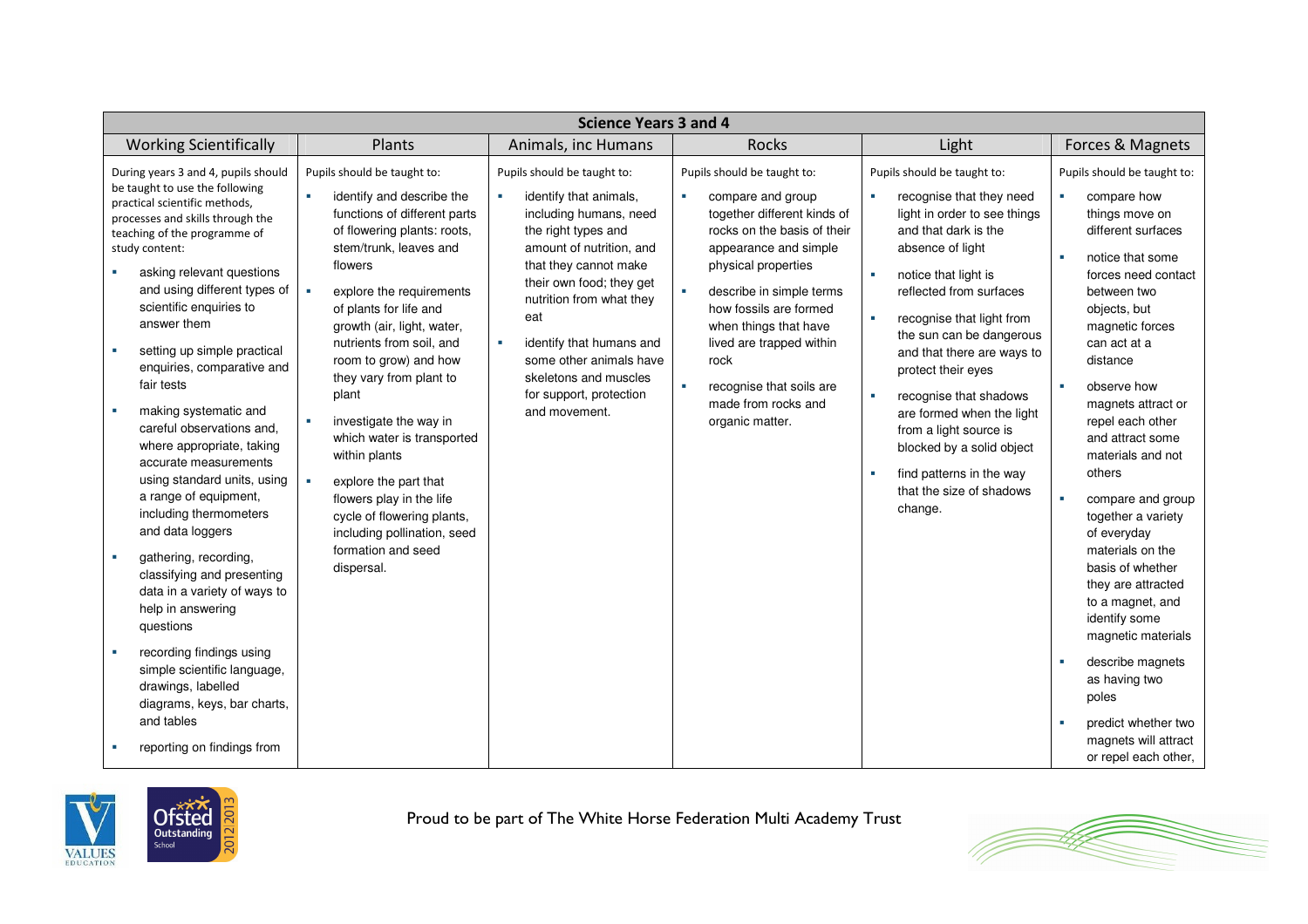| enquiries, including oral<br>and written explanations,<br>displays or presentations<br>of results and conclusions                       |  |  | depending on<br>which poles are<br>facing. |
|-----------------------------------------------------------------------------------------------------------------------------------------|--|--|--------------------------------------------|
| using results to draw<br>simple conclusions, make<br>predictions for new values,<br>suggest improvements and<br>raise further questions |  |  |                                            |
| identifying differences,<br>similarities or changes<br>related to simple scientific<br>ideas and processes                              |  |  |                                            |
| using straightforward<br>scientific evidence to<br>answer questions or to<br>support their findings.                                    |  |  |                                            |



Proud to be part of The White Horse Federation Multi Academy Trust

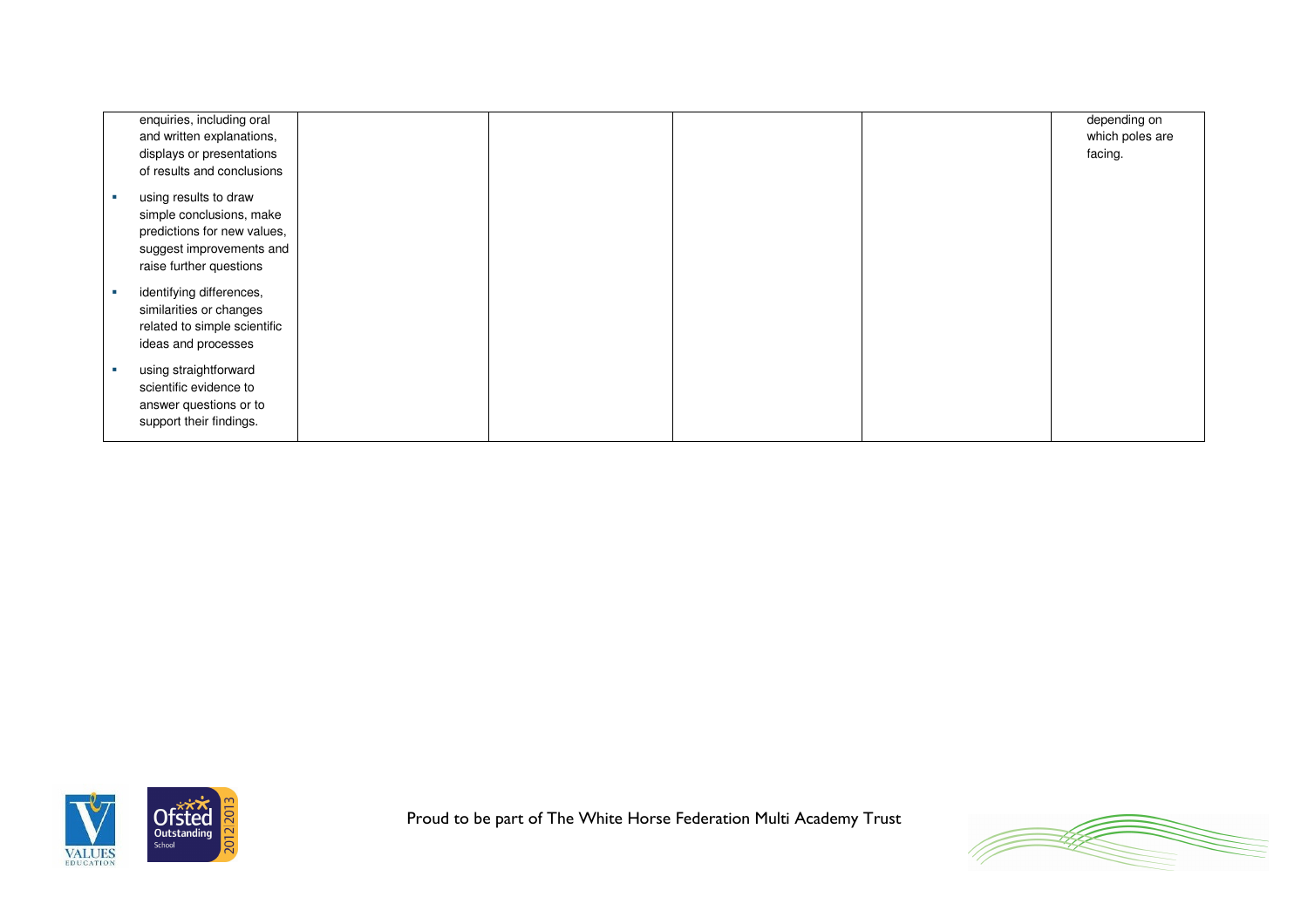| <b>Science Years 5 and 6</b>                                                                                                                                                                                                                                                                                                                                                                                                                                                                                                                                                                                                                                                                                                                                                                       |                                                                                                                                                                                                                          |                                                                                         |                                                                                                                                                                                                                                                                                                                                                                                                                                                                                                                                                                                                                                                                                                                                                                            |                                                                                                                                                                                                                                                                                                                                                                                                                                                           |                                                                                                                                                                                                                                                                                                                                                                                                                                                                    |  |  |
|----------------------------------------------------------------------------------------------------------------------------------------------------------------------------------------------------------------------------------------------------------------------------------------------------------------------------------------------------------------------------------------------------------------------------------------------------------------------------------------------------------------------------------------------------------------------------------------------------------------------------------------------------------------------------------------------------------------------------------------------------------------------------------------------------|--------------------------------------------------------------------------------------------------------------------------------------------------------------------------------------------------------------------------|-----------------------------------------------------------------------------------------|----------------------------------------------------------------------------------------------------------------------------------------------------------------------------------------------------------------------------------------------------------------------------------------------------------------------------------------------------------------------------------------------------------------------------------------------------------------------------------------------------------------------------------------------------------------------------------------------------------------------------------------------------------------------------------------------------------------------------------------------------------------------------|-----------------------------------------------------------------------------------------------------------------------------------------------------------------------------------------------------------------------------------------------------------------------------------------------------------------------------------------------------------------------------------------------------------------------------------------------------------|--------------------------------------------------------------------------------------------------------------------------------------------------------------------------------------------------------------------------------------------------------------------------------------------------------------------------------------------------------------------------------------------------------------------------------------------------------------------|--|--|
| <b>Working Scientifically</b>                                                                                                                                                                                                                                                                                                                                                                                                                                                                                                                                                                                                                                                                                                                                                                      | Living things and their<br>habitats                                                                                                                                                                                      | Animals, inc Humans                                                                     | Properties and changes<br>of materials                                                                                                                                                                                                                                                                                                                                                                                                                                                                                                                                                                                                                                                                                                                                     | Earth & Space                                                                                                                                                                                                                                                                                                                                                                                                                                             | Forces                                                                                                                                                                                                                                                                                                                                                                                                                                                             |  |  |
| During years 5 and 6, pupils should<br>be taught to use the following<br>practical scientific methods,<br>processes and skills through the<br>teaching of the programme of<br>study content:<br>planning different types of<br>scientific enquiries to<br>answer questions,<br>including recognising and<br>controlling variables where<br>necessary<br>taking measurements,<br>using a range of scientific<br>equipment, with increasing<br>accuracy and precision,<br>taking repeat readings<br>when appropriate<br>recording data and results<br>of increasing complexity<br>using scientific diagrams<br>and labels, classification<br>keys, tables, scatter<br>graphs, bar and line<br>graphs<br>using test results to make<br>predictions to set up<br>further comparative and<br>fair tests | Pupils should be taught to:<br>describe the differences in<br>the life cycles of a<br>mammal, an amphibian,<br>an insect and a bird<br>describe the life process<br>н.<br>of reproduction in some<br>plants and animals. | Pupils should be taught to:<br>describe the changes<br>as humans develop to<br>old age. | Pupils should be taught to:<br>×<br>compare and group<br>together everyday<br>materials on the basis of<br>their properties, including<br>their hardness, solubility,<br>transparency, conductivity<br>(electrical and thermal),<br>and response to magnets<br>know that some materials<br>×<br>will dissolve in liquid to<br>form a solution, and<br>describe how to recover a<br>substance from a solution<br>use knowledge of solids,<br>liquids and gases to<br>decide how mixtures<br>might be separated,<br>including through filtering,<br>sieving and evaporating<br>give reasons, based on<br>×<br>evidence from<br>comparative and fair<br>tests, for the particular<br>uses of everyday<br>materials, including<br>metals, wood and plastic<br>demonstrate that | Pupils should be taught to:<br>describe the movement of<br>×.<br>the Earth, and other<br>planets, relative to the<br>Sun in the solar system<br>$\mathbf{r}$<br>describe the movement of<br>the Moon relative to the<br>Earth<br>describe the Sun, Earth<br>×.<br>and Moon as<br>approximately spherical<br>bodies<br>use the idea of the Earth's<br>×<br>rotation to explain day<br>and night and the<br>apparent movement of<br>the sun across the sky. | Pupils should be taught to:<br>explain that<br>unsupported<br>objects fall towards<br>the Earth because<br>of the force of<br>gravity acting<br>between the Earth<br>and the falling<br>object<br>identify the effects<br>of air resistance,<br>water resistance<br>and friction, that act<br>between moving<br>surfaces<br>recognise that<br>some mechanisms.<br>including levers,<br>pulleys and gears,<br>allow a smaller<br>force to have a<br>greater effect. |  |  |
| reporting and presenting                                                                                                                                                                                                                                                                                                                                                                                                                                                                                                                                                                                                                                                                                                                                                                           |                                                                                                                                                                                                                          |                                                                                         | dissolving, mixing and                                                                                                                                                                                                                                                                                                                                                                                                                                                                                                                                                                                                                                                                                                                                                     |                                                                                                                                                                                                                                                                                                                                                                                                                                                           |                                                                                                                                                                                                                                                                                                                                                                                                                                                                    |  |  |



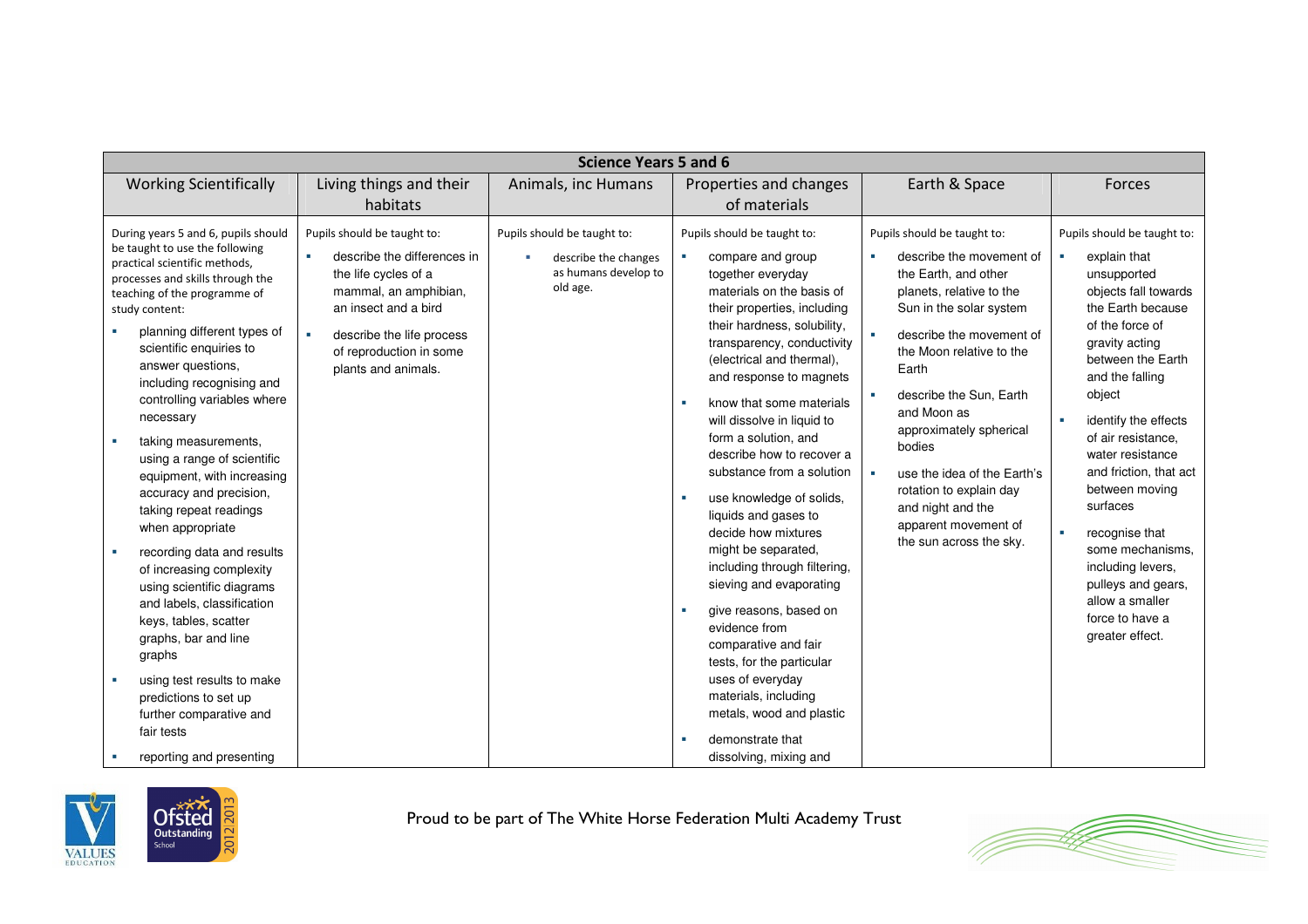| findings from enquiries,                                                                                                                                                                                                                                           |  | changes of state are                                                                                                                                                                                                                            |  |
|--------------------------------------------------------------------------------------------------------------------------------------------------------------------------------------------------------------------------------------------------------------------|--|-------------------------------------------------------------------------------------------------------------------------------------------------------------------------------------------------------------------------------------------------|--|
| including conclusions,                                                                                                                                                                                                                                             |  | reversible changes                                                                                                                                                                                                                              |  |
| causal relationships and<br>explanations of and<br>degree of trust in results,<br>in oral and written forms<br>such as displays and other<br>presentations<br>identifying scientific<br>evidence that has been<br>used to support or refute<br>ideas or arguments. |  | explain that some<br>changes result in the<br>formation of new<br>materials, and that this<br>kind of change is not<br>usually reversible,<br>including changes<br>associated with burning<br>and the action of acid on<br>bicarbonate of soda. |  |

| <b>Science Years 5 and 6</b>                                                                                                                                                                                                                                                                                                                                                                                                                                                                   |                                                                                                                                                                                                                                                                                                                                                           |                                                                                                                                                                                                                                                                                                                                                                                                           |                                                                                                                                                                                                                                                                                                                                                                                                                                                      |                                                                                                                                                                                                                                                                                                                                                                                                                |                                                                                                                                                                                                                                                                                                                                                             |  |  |
|------------------------------------------------------------------------------------------------------------------------------------------------------------------------------------------------------------------------------------------------------------------------------------------------------------------------------------------------------------------------------------------------------------------------------------------------------------------------------------------------|-----------------------------------------------------------------------------------------------------------------------------------------------------------------------------------------------------------------------------------------------------------------------------------------------------------------------------------------------------------|-----------------------------------------------------------------------------------------------------------------------------------------------------------------------------------------------------------------------------------------------------------------------------------------------------------------------------------------------------------------------------------------------------------|------------------------------------------------------------------------------------------------------------------------------------------------------------------------------------------------------------------------------------------------------------------------------------------------------------------------------------------------------------------------------------------------------------------------------------------------------|----------------------------------------------------------------------------------------------------------------------------------------------------------------------------------------------------------------------------------------------------------------------------------------------------------------------------------------------------------------------------------------------------------------|-------------------------------------------------------------------------------------------------------------------------------------------------------------------------------------------------------------------------------------------------------------------------------------------------------------------------------------------------------------|--|--|
| <b>Working Scientifically</b>                                                                                                                                                                                                                                                                                                                                                                                                                                                                  | Living things and their<br>habitats                                                                                                                                                                                                                                                                                                                       | Animals, inc Humans                                                                                                                                                                                                                                                                                                                                                                                       | Evolution & Inheritance                                                                                                                                                                                                                                                                                                                                                                                                                              | Light                                                                                                                                                                                                                                                                                                                                                                                                          | Electricity                                                                                                                                                                                                                                                                                                                                                 |  |  |
| During years 5 and 6, pupils should<br>be taught to use the following<br>practical scientific methods,<br>processes and skills through the<br>teaching of the programme of<br>study content:<br>planning different types of<br>scientific enquiries to<br>answer questions,<br>including recognising and<br>controlling variables where<br>necessary<br>taking measurements,<br>using a range of scientific<br>equipment, with increasing<br>accuracy and precision,<br>taking repeat readings | Pupils should be taught to:<br>describe how living things<br>are classified into broad<br>groups according to<br>common observable<br>characteristics and based<br>on similarities and<br>differences, including<br>micro-organisms, plants<br>and animals<br>give reasons for<br>classifying plants and<br>animals based on specific<br>characteristics. | Pupils should be taught to:<br>identify and name the<br>main parts of the human<br>circulatory system, and<br>describe the functions of<br>the heart, blood vessels<br>and blood<br>recognise the impact of<br>diet, exercise, drugs and<br>lifestyle on the way their<br>bodies function<br>describe the ways in<br>which nutrients and<br>water are transported<br>within animals, including<br>humans. | Pupils should be taught to:<br>recognise that living<br>things have changed over<br>time and that fossils<br>provide information about<br>living things that inhabited<br>the Earth millions of years<br>ago<br>recognise that living<br>things produce offspring<br>of the same kind, but<br>normally offspring vary<br>and are not identical to<br>their parents<br>identify how animals and<br>plants are adapted to suit<br>their environment in | Pupils should be taught to:<br>recognise that light<br>appears to travel in<br>straight lines<br>use the idea that light<br>travels in straight lines to<br>explain that objects are<br>seen because they give<br>out or reflect light into the<br>eye<br>explain that we see things<br>because light travels from<br>light sources to our eyes<br>or from light sources to<br>objects and then to our<br>eyes | Pupils should be taught to:<br>associate the<br>brightness of a<br>lamp or the volume<br>of a buzzer with the<br>number and<br>voltage of cells<br>used in the circuit<br>compare and give<br>reasons for<br>variations in how<br>components<br>function, including<br>the brightness of<br>bulbs, the loudness<br>of buzzers and the<br>on/off position of |  |  |



Proud to be part of The White Horse Federation Multi Academy Trust